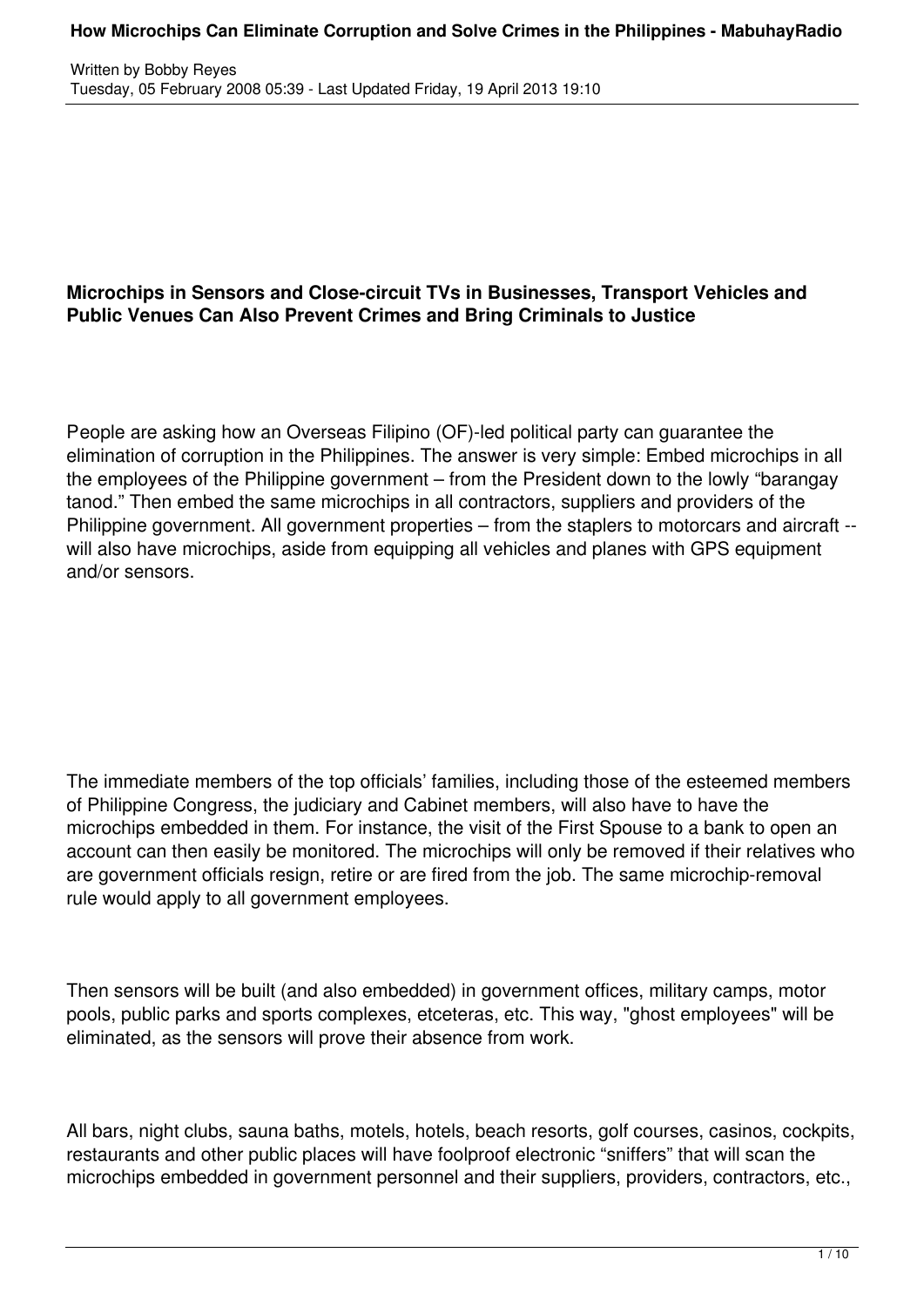Written by Bobby Reyes Tuesday, 05 February 2008 05:39 - Last Updated Friday, 19 April 2013 19:10

and the sensors in government-owned property. How can then government contractors meet with government bigwigs in a golf course or worse, in night clubs or even in restaurants without being detected by sensors? Even golf carts would carry sensors.

Thus, it will be easy to detect if a government official visits the Red-Light district or patronize bars. The wife of a ranking government official may be able to trace his whereabouts by merely logging on the GPS system of the government-issued service car. The husband may not use a taxicab, as all taxis will carry also sensors.

Now Big Brother (AKA the Office of the President and by extension, the Sandiganbayan, the Department of Justice and the military-police top brass) will be able to monitor if government employees, especially law-enforcement officers (LEOs) go to prohibited places like bars, night clubs, etceteras, etc. All government vehicles can be monitored and checked whether they are parked in motels, etc., etc., especially since all their keys will be modified to operate like the ExxonMobil's "Speedpass." Government-employed drivers will not even be able to buy at privately-run gasoline stations (or fuel depots) additional gas (to use for unauthorized trips) without being flagged by sensors.

The sale of government-owned "tagged" rifles and other military equipment by unscrupulous LEOs to the communist and/or Muslim rebels can also be monitored easily.

All tables at the Bureau of Customs, the Bureau of Internal Revenue, the Bureau of Immigration and all government offices will have sensors embedded in them – so that the placement of cash in their drawers could be monitored. The Philippine paper currency (at least the five-hundred-peso and thousand-peso bills) can be made not only to carry watermarks but also microchips to be able to be detected by sensors. Imagine a table at the Bureau of Customs emitting a beeping signal for all the employees and public to know if a drawer in it is opened and cash placed therein.

Aside from detecting if government employees and officials are leading immoral, if not corrupt, lives, the use of microchips will facilitate the recovery of bodies in case of accidents, calamities or tragedies (both nature-caused or man-made). Or even in rescuing government officials, especially LEOs, who may be kidnapped by lawless elements. The army combat boots can carry embedded chips or even sensors and making them microchipped will prevent their sale in the black market.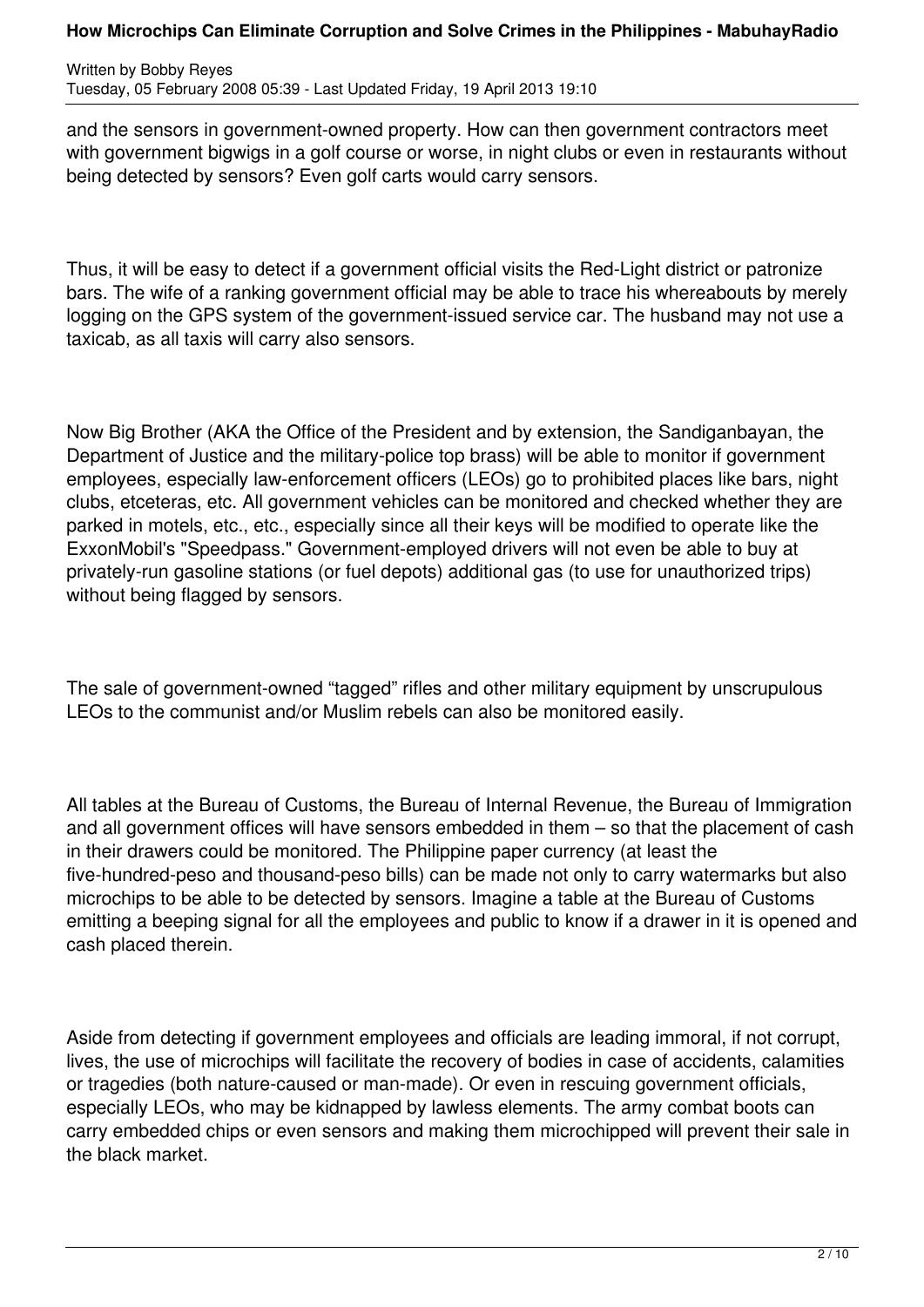Written by Bobby Reyes Tuesday, 05 February 2008 05:39 - Last Updated Friday, 19 April 2013 19:10

Civil-rights advocates will not protest against this plan of microchipping (sic) Philippine-government officials and employees, as the privacy rights of the ordinary citizens and civilians are respected. Remember that under this plan, only the government personnel are subjected to mandatory embedding of chips.

However, jealous wives (or husbands) may opt to persuade their respective spouse to emulate the government bigwigs and carry too the embedded microchips. If many private individuals will request the same service, the Philippine government can cut down the per-capita expense of embedding the microchips.

This proposal is not based on science fiction. It can easily be done. Funding for the microchipping (sic) proposal will not be a problem. The savings the public coffers will have once corruption is drastically reduced, if not eliminated, can pay for the costs in the first year alone.

And add to the merits of this proposal the social benefits that accrue when government employees will be forced to dump their mistresses. This proposal can prevent the birth of illegitimate children or the use of abortion on part of the mistresses. Prostitution will be also curtailed, as very few government employees will risk being detected by the sensors.

Please read the excerpts from the following Associated Press article, as written by Todd Lewan, to realize that the "Microchip Age of Sensors and Sniffers" has begun. In fact, it has been going on in the United States, Canada and Western Europe for many years now.

In fact to date in the U.S.A., Europe, other developed countries in Asia, South America, Australia and New Zealand and developing countries, microchips in sensors and close-circuit TVs in businesses, transport vehicles and public venues also prevent crimes and bring criminals to justice.

If the Filipino people will not go for these suggested steps in reducing or totally eliminating corruption, then the criminals crooks in the government and in the private sector will have the last laugh. Ha, ha, ha, ha . . .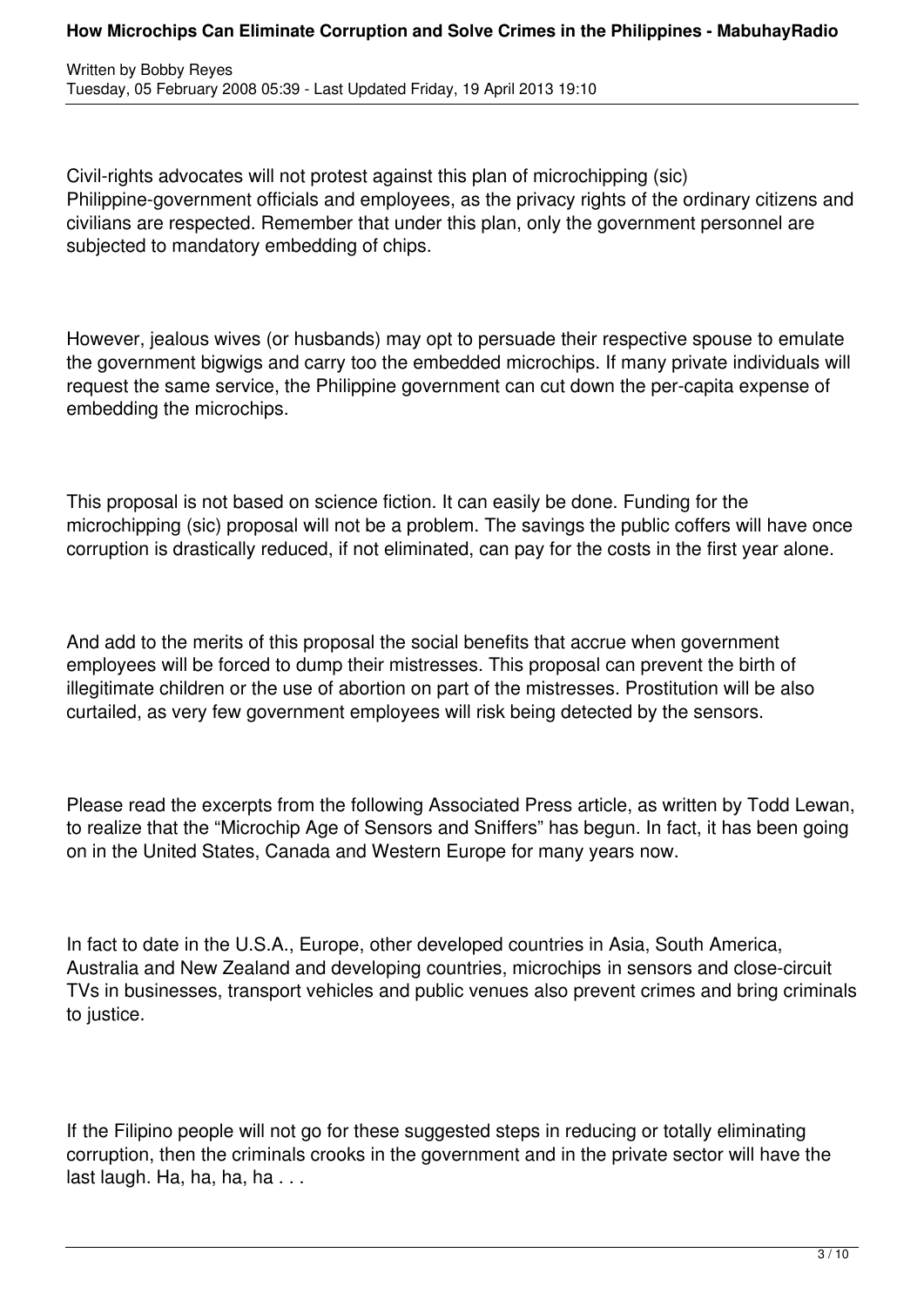\* \* \* \* \*

By TODD LEWAN (AP National Writer) From Associated Press January 26, 2008 12:16 PM EST

Microchips with antennas will be embedded in virtually everything you buy, wear, drive and read, allowing retailers and law enforcement to track consumer items – and, by extension, consumers – wherever they go, from a distance.

-A seamless, global network of electronic "sniffers" will scan radio tags in myriad public settings, identifying people and their tastes instantly so that customized ads, "live spam," may be beamed at them.

-In "Smart Homes," sensors built into walls, floors and appliances will inventory possessions, record eating habits, monitor medicine cabinets - all the while, silently reporting data to marketers eager for a peek into the occupants' private lives.

# Science fiction?

In truth, much of the radio-frequency identification technology that enables objects and people to be tagged and tracked wirelessly already exists - and new and potentially intrusive uses of it are being patented, perfected and deployed.

Some of the world's largest corporations are vested in the success of RFID technology, which couples highly miniaturized computers with radio antennas to broadcast information about sales and buyers to company databases.

Already, microchips are turning up in some computer printers, car keys and tires, on shampoo bottles and department store clothing tags. They're also in library books and "contactless" payment cards (such as American Express' "Blue" and ExxonMobil's "Speedpass.")

Companies say the RFID tags improve supply-chain efficiency, cut theft, and guarantee that brand-name products are authentic, not counterfeit. At a store, RFID doorways could scan your purchases automatically as you leave, eliminating tedious checkouts.

At home, convenience is a selling point: RFID-enabled refrigerators could warn about expired milk, generate weekly shopping lists, even send signals to your interactive TV, so that you see "personalized" commercials for foods you have a history of buying. Sniffers in your microwave might read a chip-equipped TV dinner and cook it without instruction.

"We've seen so many different uses of the technology," says Dan Mullen, president of AIM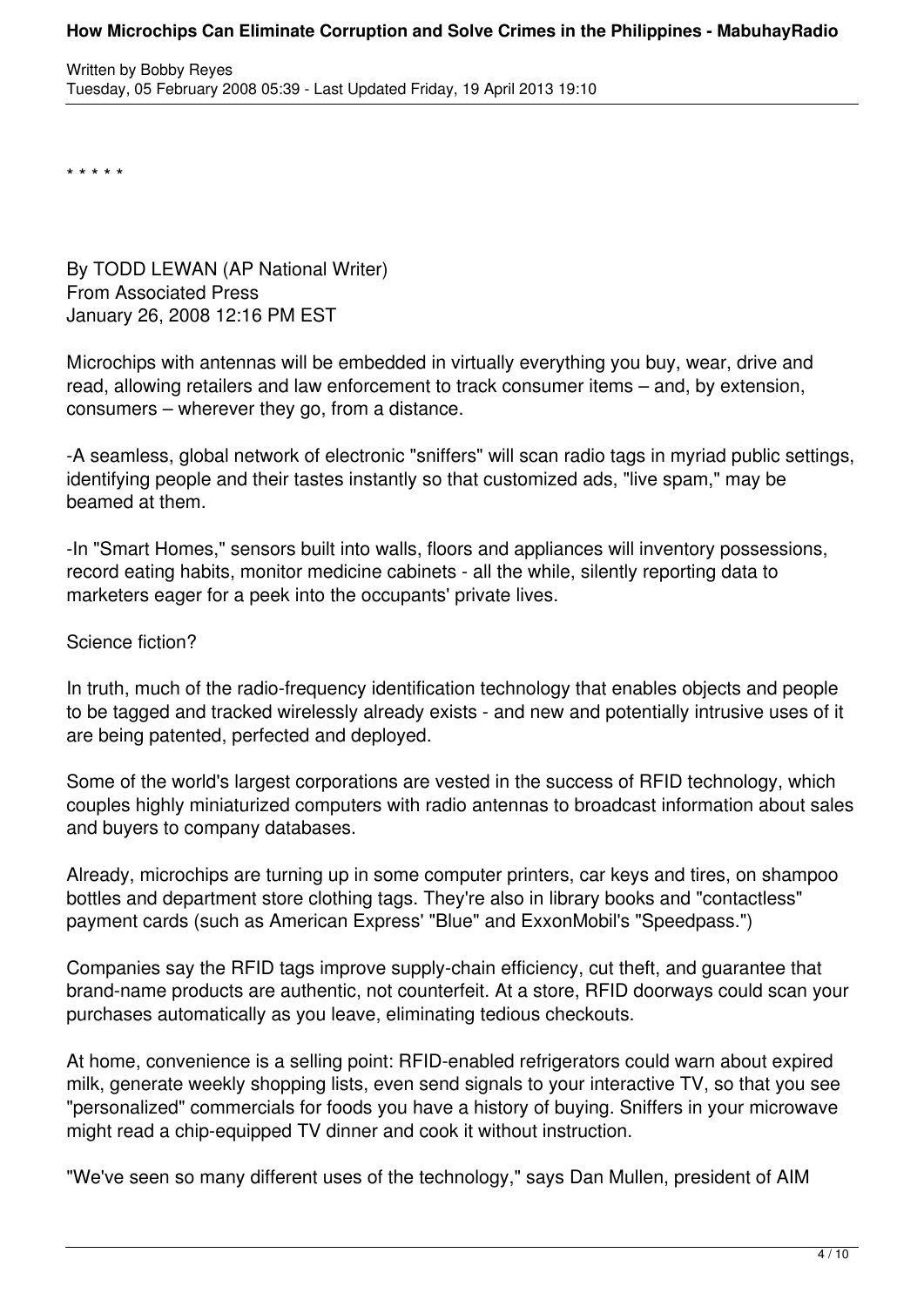Written by Bobby Reyes Tuesday, 05 February 2008 05:39 - Last Updated Friday, 19 April 2013 19:10

Global, a national association of data collection businesses, including RFID, "and we're probably still just scratching the surface in terms of places RFID can be used."

The problem, critics say, is that microchipped products might very well do a whole lot more.

With tags in so many objects, relaying information to databases that can be linked to credit and bank cards, almost no aspect of life may soon be safe from the prying eyes of corporations and governments, says Mark Rasch, former head of the computer-crime unit of the U.S. Justice Department.

By placing sniffers in strategic areas, companies can invisibly "rifle through people's pockets, purses, suitcases, briefcases, luggage - and possibly their kitchens and bedrooms - anytime of the day or night," says Rasch, now managing director of technology at FTI Consulting Inc., a Baltimore-based company.

In an RFID world, "You've got the possibility of unauthorized people learning stuff about who you are, what you've bought, how and where you've bought it ... It's like saying, 'Well, who wants to look through my medicine cabinet?'"

He imagines a time when anyone from police to identity thieves to stalkers might scan locked car trunks, garages or home offices from a distance. "Think of it as a high-tech form of Dumpster diving," says Rasch, who's also concerned about data gathered by "spy" appliances in the home.

"It's going to be used in unintended ways by third parties - not just the government, but private investigators, marketers, lawyers building a case against you ..." ---

Presently, the radio tag most commercialized in America is the so-called "passive" emitter, meaning it has no internal power supply. Only when a reader powers these tags with a squirt of electrons do they broadcast their signal, indiscriminately, within a range of a few inches to 20 feet.

Not as common, but increasing in use, are "active" tags, which have internal batteries and can transmit signals, continuously, as far as low-orbiting satellites. Active tags pay tolls as motorists to zip through tollgates; they also track wildlife, such as sea lions.

Retailers and manufacturers want to use passive tags to replace the bar code, for tracking inventory. These radio tags transmit Electronic Product Codes, number strings that allow trillions of objects to be uniquely identified. Some transmit specifics about the item, such as price, though not the name of the buyer.

However, "once a tagged item is associated with a particular individual, personally identifiable information can be obtained and then aggregated to develop a profile," the U.S. Government Accountability Office concluded in a 2005 report on RFID.

Federal agencies and law enforcement already buy information about individuals from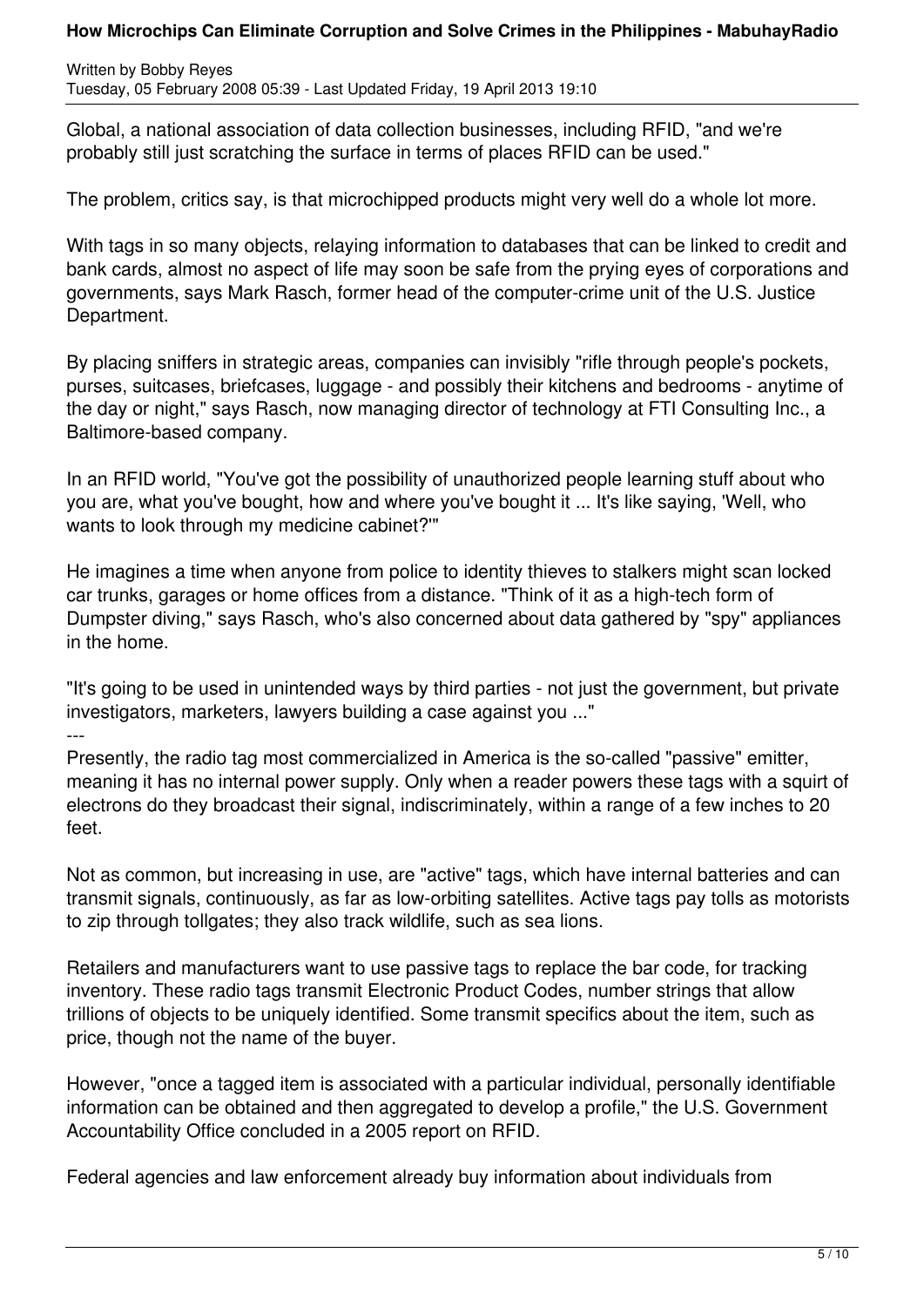Written by Bobby Reyes Tuesday, 05 February 2008 05:39 - Last Updated Friday, 19 April 2013 19:10

commercial data brokers, companies that compile computer dossiers on millions of individuals from public records, credit applications and many other sources, then offer summaries for sale. These brokers, unlike credit bureaus, aren't subject to provisions of the Fair Credit Reporting Act of 1970, which gives consumers the right to correct errors and block access to their personal records.

That, and the ever-increasing volume of data collected on consumers, is worrisome, says Mike Hrabik, chief technology officer at Solutionary, a computer-security firm in Bethesda, Md. "Are companies using that information incorrectly, and are they giving it out inappropriately? I'm sure that's happening. Should we be concerned? Yes."

Even some industry proponents recognize risks. Elliott Maxwell, a research fellow at Pennsylvania State University who serves as a policy adviser to EPCglobal, the industry's standard-setting group, says data broadcast by microchips can easily be intercepted, and misused, by high-tech thieves.

As RFID goes mainstream and the range of readers increases, it will be "difficult to know who is gathering what data, who has access to it, what is being done with it, and who should be held responsible for it," Maxwell wrote in RFID Journal, an industry publication.

The recent growth of the RFID industry has been staggering: From 1955 to 2005, cumulative sales of radio tags totaled 2.4 billion; last year alone, 2.24 billion tags were sold worldwide, and analysts project that by 2017 cumulative sales will top 1 trillion - generating more than \$25 billion in annual revenues for the industry.

Heady forecasts like these energize chip proponents, who insist that RFID will result in enormous savings for businesses. Each year, retailers lose \$57 billion from administrative failures, supplier fraud and employee theft, according to a recent survey of 820 retailers by Checkpoint Systems, an RFID manufacturer that specializes in store security devices.

Privacy concerns, some RFID supporters say, are overblown. One, Mark Roberti, editor of RFID Journal, says the notion that businesses would conspire to create high-resolution portraits of people is "simply silly."

Corporations know Americans are sensitive about their privacy, he says, and are careful not to alienate consumers by violating it. Besides, "All companies keep their customer data close to the vest ... There's absolutely no value in sharing it. Zero."

Industry officials, too, insist that addressing privacy concerns is paramount. As American Express spokeswoman Judy Tenzer says, "Security and privacy are a top priority for American Express in everything we do."

But industry documents suggest a different line of thinking, privacy experts say.

A 2005 patent application by American Express itself describes how RFID-embedded objects carried by shoppers could emit "identification signals" when queried by electronic "consumer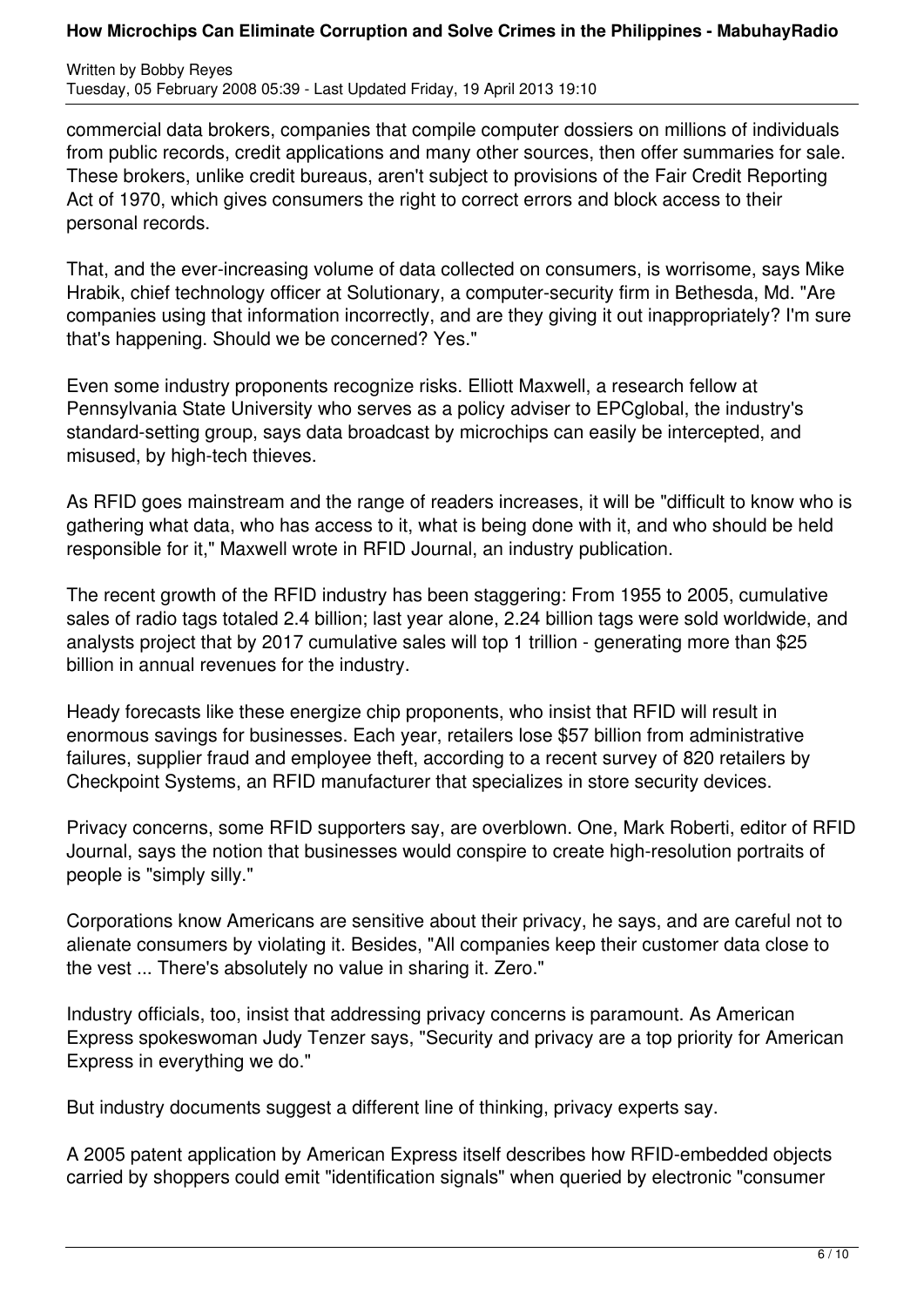Written by Bobby Reyes Tuesday, 05 February 2008 05:39 - Last Updated Friday, 19 April 2013 19:10

trackers." The system could identify people, record their movements, and send them video ads that might offer "incentives" or "even the emission of a scent."

RFID readers could be placed in public venues, including "a common area of a school, shopping center, bus station or other place of public accommodation," according to the application, which is still pending - and which is not alone.

In 2006, IBM received patent approval for an invention it called, "Identification and tracking of persons using RFID-tagged items." One stated purpose: To collect information about people that could be "used to monitor the movement of the person through the store or other areas."

Once somebody enters a store, a sniffer "scans all identifiable RFID tags carried on the person," and correlates the tag information with sales records to determine the individual's "exact identity." A device known as a "person tracking unit" then assigns a tracking number to the shopper "to monitor the movement of the person through the store or other areas."

But as the patent makes clear, IBM's invention could work in other public places, "such as shopping malls, airports, train stations, bus stations, elevators, trains, airplanes, restrooms, sports arenas, libraries, theaters, museums, etc." (RFID could even help "follow a particular crime suspect through public areas.")

Another patent, obtained in 2003 by NCR Corp., details how camouflaged sensors and cameras would record customers' wanderings through a store, film their facial expressions at displays, and time - to the second - how long shoppers hold and study items.

Why? Such monitoring "allows one to draw valuable inferences about the behavior of large numbers of shoppers," the patent states.

Then there's a 2001 patent application by Procter & Gamble, "Systems and methods for tracking consumers in a store environment." This one lays out an idea to use heat sensors to track and record "where a consumer is looking, i.e., which way she is facing, whether she is bending over or crouching down to look at a lower shelf."

The system could space sensors 8 feet apart, in ceilings, floors, shelving and displays, so they could capture signals transmitted every 1.5 seconds by microchipped shopping carts.

The documents "raise the hair on the back of your neck," says Liz McIntyre, co-author of "Spychips," a book that is critical of the industry. "The industry has long promised it would never use this technology to track people. But these patent records clearly suggest otherwise."

Corporations take issue with that, saying that patent filings shouldn't be used to predict a company's actions.

"We file thousands of patents every year, which are designed to protect concepts or ideas," Paul Fox, a spokesman for Procter & Gamble, says. "The reality is that many of those ideas and concepts never see the light of day."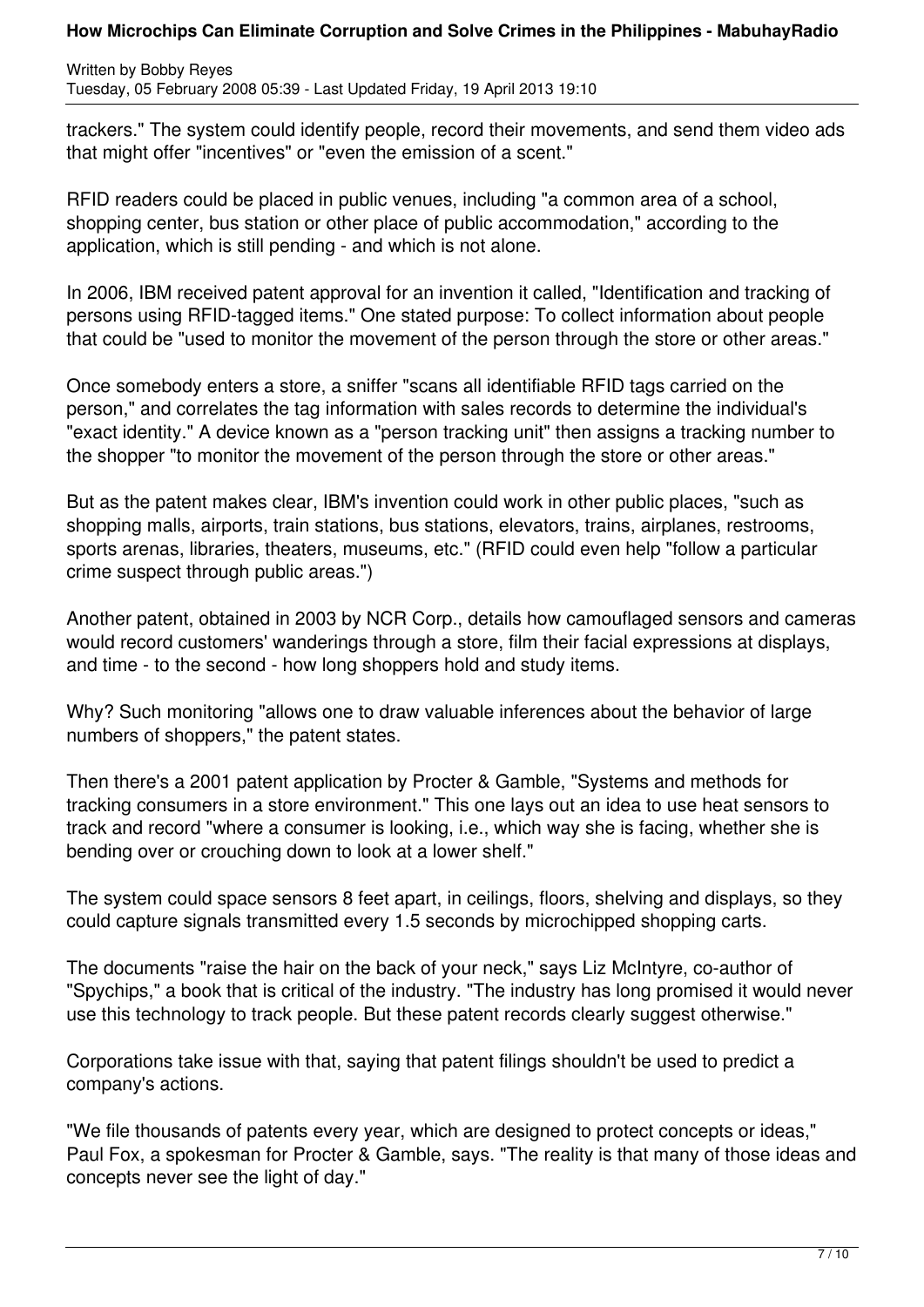Written by Bobby Reyes Tuesday, 05 February 2008 05:39 - Last Updated Friday, 19 April 2013 19:10

And what of his company's 2001 patent application? "I'm not aware of any plans to use that," Fox says.

Sandy Hughes, P&G's global privacy executive, adds that Procter & Gamble has no intention of using any technologies - RFID or otherwise - to track individuals. The idea of the 2001 filing, she says, is to monitor how groups of people react to store displays, "not individual consumers."

NCR and American Express echoed those statements. IBM declined to comment for this story.

"Not every element in a patent filing is necessarily something we would pursue....," says Tenzer, the American Express spokeswoman. "Under no circumstances would we use this technology without a customer's permission."

McIntyre has her doubts.

In the marketing world of today, she says, "data on individual consumers is gold, and the only thing preventing these companies from abusing technologies like RFID to get at that gold is public scrutiny."

---

RFID dates to World War II, when Britain put transponders in Allied aircraft to help radar crews distinguish them from German fighters. In the 1970s, the U.S. government tagged trucks entering and leaving secure facilities such as the Los Alamos National Laboratory, and a decade later, they were used to track livestock and railroad cars.

In 2003, the U.S. Department of Defense and Wal-Mart gave RFID a mammoth push, mandating that suppliers radio tag all crates and cartons. To that point, the cost of tags had simply been too high to make tagging pallets - let alone individual items - viable. In 1999, passive tags cost nearly \$2 apiece.

Since then, rising demand and production of microchips - along with technological advances have driven tag prices down to a range of 7 to 15 cents. At that price, the technology is "well-suited at a case and pallet level," says Mullen, of the industry group AIM Global.

John Simley, a spokesman for Wal-Mart, says tracking products in real-time helps ensure product freshness and lowers the chances that items will be out of stock. By reducing loss and waste in the supply chain, RFID "allows us to keep our prices that much lower."

Katherine Albrecht, founder of CASPIAN, an anti-RFID group, says, "Nobody cares about radio tags on crates and pallets. But if we don't keep RFID off of individual consumer items, our stores will one day turn into retail 'zoos' where the customer is always on exhibit."

So, how long will it be before you find an RFID tag in your underwear? The industry isn't saying, but some analysts speculate that within a decade tag costs may dip below a penny, the threshold at which nearly everything could be chipped.

To businesses slammed by counterfeiters - pharmaceuticals, for one - that's not a bad thing.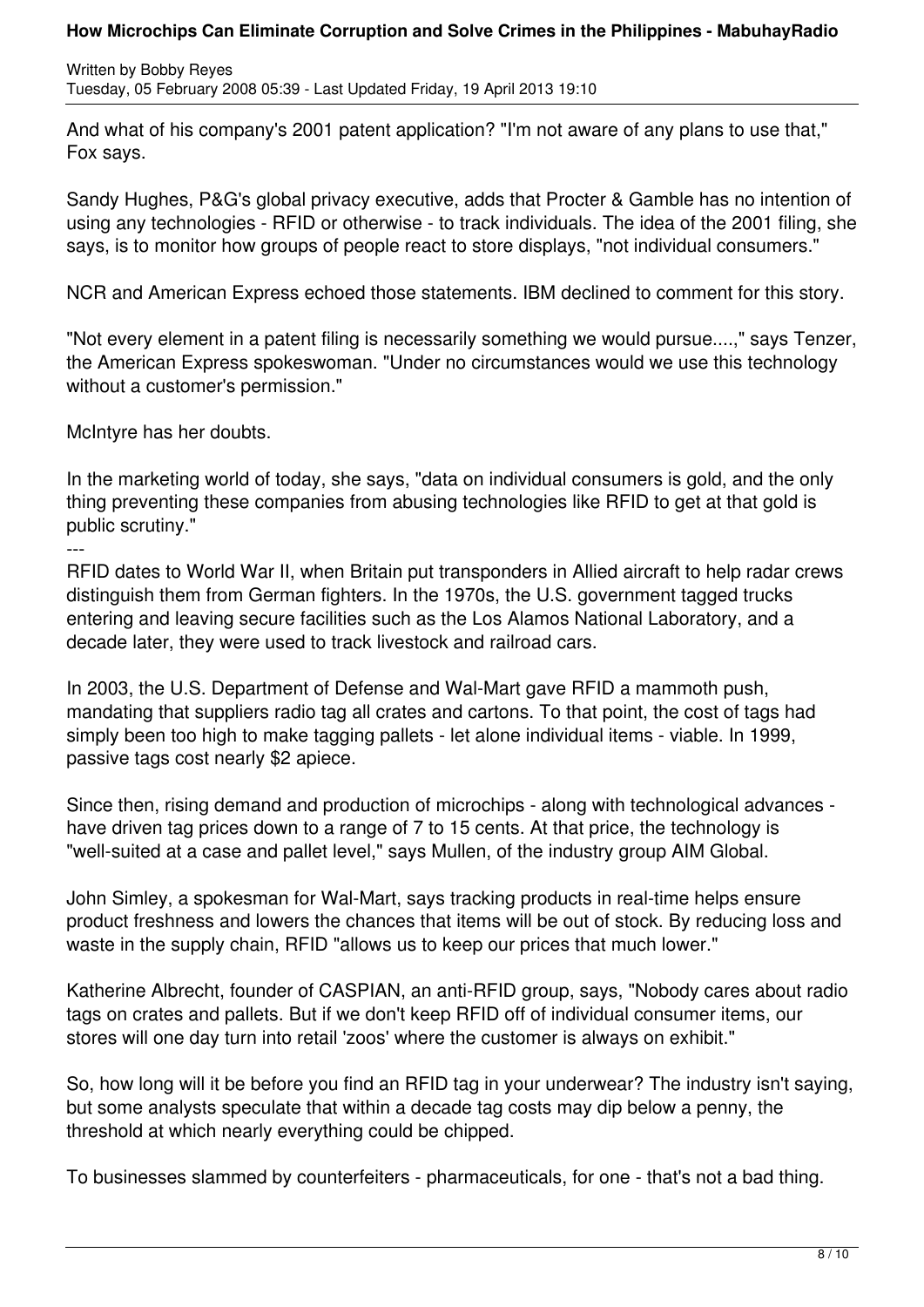Written by Bobby Reyes Tuesday, 05 February 2008 05:39 - Last Updated Friday, 19 April 2013 19:10

Sales of fake drugs cost drug makers an estimated \$46 billion a year. In 2004, the U.S. Food and Drug Administration recommended that RFID be incorporated throughout the supply chain as a way of making sure consumers get authentic drugs.

In the United States, Pfizer has already begun chipping all 30- and 100-count bottles of Viagra, one of the most counterfeited drugs.

Chips could be embedded in other controlled or potentially dangerous items such as firearms and explosives, to make them easier to track. This was mentioned in IBM's patent documents.

Still, the idea that tiny radio chips might be in their socks and shoes doesn't sit well with Americans. At least, that's what Fleishman-Hillard Inc., a public-relations firm in St. Louis, found in 2001 when it surveyed 317 consumers for the industry.

Seventy-eight percent of those queried reacted negatively to RFID when privacy was raised. "More than half claimed to be extremely or very concerned," the report said, noting that the term "Big Brother" was "used in 15 separate cases to describe the technology."

It also found that people bridled at the idea of having "Smart Tags" in their homes. One surveyed person remarked: "Where money is to be made the privacy of the individual will be compromised."

In 2002, Fleishman-Hillard produced another report for the industry that counseled RFID makers to "convey (the) inevitability of technology," and to develop a plan to "neutralize the opposition," by adopting friendlier names for radio tags such as "Bar Code II" and "Green Tag."

And in a 2003 report, Helen Duce, the industry's trade group director in Europe, wrote that "the lack of clear benefits to consumers could present a problem in the 'real world,'" particularly if privacy issues were stirred by "negative press coverage."

(Though the reports were marked "Confidential," they were later found archived on an industry trade group's Web site.)

The Duce report's recommendations: Tell consumers that RFID is regulated, that RFID is just a new and improved bar code, and that retailers will announce when an item is radio tagged, and deactivate the tags at check-out upon a customer's request.

Actually, in the United States, RFID is not federally regulated. And while bar codes identify product categories, radio tags carry unique serial numbers that - when purchased with a credit card, frequent shopper card or contactless card - can be linked to specific shoppers.

And, unlike bar codes, RFID tags can be read through almost anything except metal and water, without the holder's knowledge.

EPCglobal, the industry's standard-setting body, has issued public policy guidelines that call for retailers to put a thumbnail-sized logo - "EPC," for Electronic Product Code - on all radio tagged